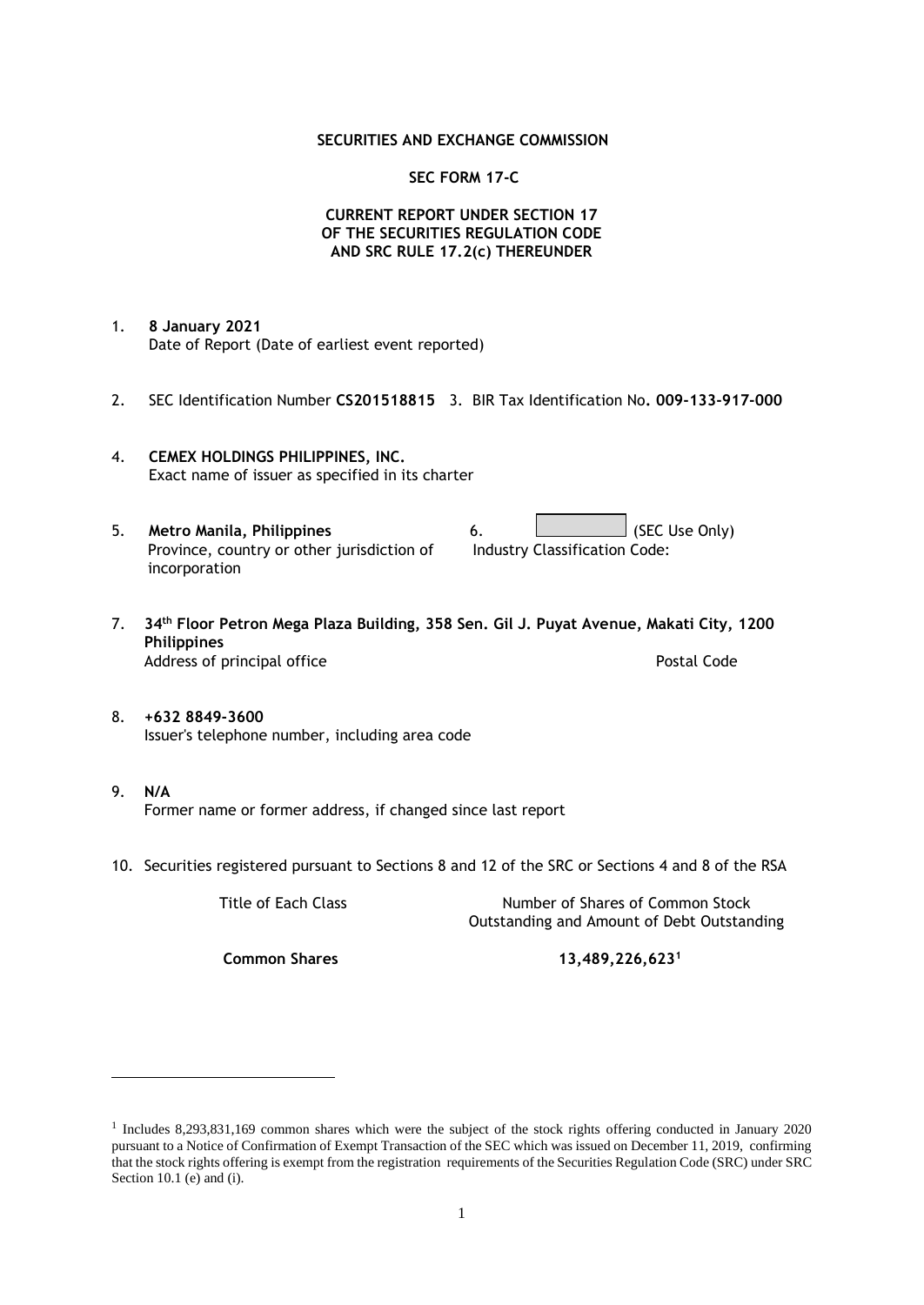11. Indicate the item numbers reported herein: **Item 9 - Other Events**

**CEMEX HOLDING PHILIPPINES, INC. ("CHP") reports on the use of proceeds realized from the Stock Rights Offering (SRO) of 8,293,831,169 common shares of CHP that was conducted in**  Based on the Offer Price of £1.54 per share, the total proceeds from the SRO **amounted to P12,772,500,000.26.** 

**The following costs and expenses were disbursed/charged today against the SRO proceeds:**

| USE OF PROCEEDS/PURPOSE                                                                     | <b>AMOUNT</b> (in<br>Pesos) |
|---------------------------------------------------------------------------------------------|-----------------------------|
| Costs and expenses associated with the SOLID Cement plant<br>expansion project <sup>1</sup> | 56.751.805.78               |

<sup>1</sup>*Funded through advances made by CHP to Solid Cement Corporation ("SOLID") under the Revolving Master Loan Facility Agreement dated 3 March 2020 entered into between CHP, as lender, and SOLID, as borrower*

## **SIGNATURES**

Pursuant to the requirements of the Securities Regulation Code, the issuer has duly caused this report to be signed on its behalf by the undersigned hereunto duly authorized.

**CEMEX HOLDINGS PHILIPPINES, INC. 8 January 2021 Issuer Date** 

 **Jannette Virata Sevilla Compliance Officer**